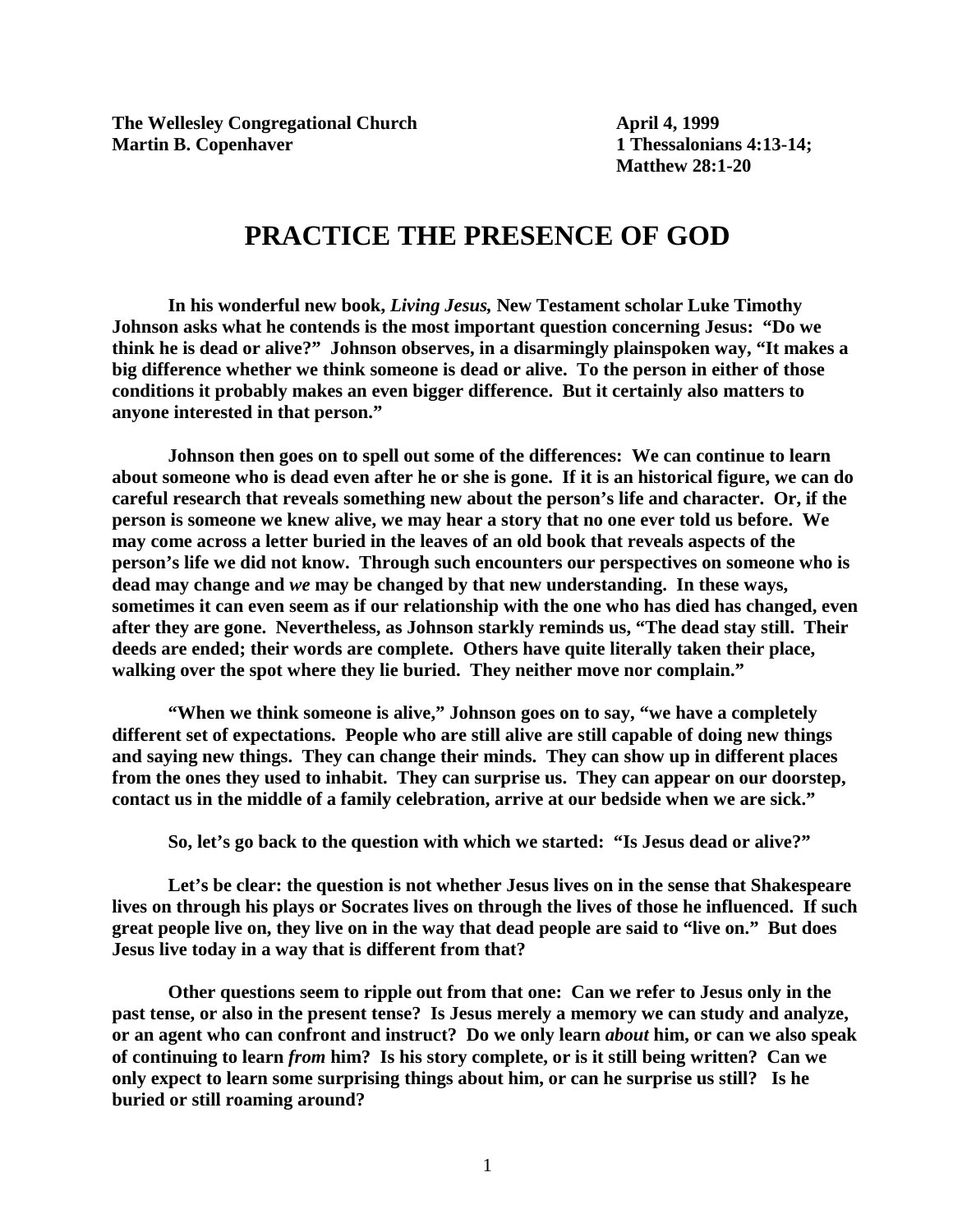**The very last words of Matthew's Gospel, are these words of assurance the risen Christ gave to his followers, "And remember, I am with you always, to the end of the age." Now, what does he mean by that? The disciples came to see such an intimate connection between the risen Jesus and the Holy Spirit he shared with them that they came to call that Spirit, "The Spirit of Jesus." Now, please understand that this presence is something much more than when we say, "Well, I'll be with you in spirit," which usually means, "I wish I could be with you, but I can't, so I'll be thinking about you." No, to say that Jesus is alive through the power of the Holy Spirit is to affirm that he is powerfully present, in ways that are more immediate and compelling than when one is merely present in body. It is through the Holy Spirit, then, that Jesus himself is with us to the end of the age.**

**But quoting the Bible doesn't answer the question, does it? The Bible records the promise, but to see whether the promise has been fulfilled we must look closer to home, closer to now. To say that Jesus is alive is to affirm that every day brings fresh opportunities to see him at work. But, indeed, some people see him at work in the world and others don't.**

**In this way, not much has changed in two thousand years. On the first Easter, some saw Jesus while others doubted. For the most part, those who saw him, at least initially, were those who had been his closest followers during his lifetime. Wishful thinking? Projection? Here's another possibility: Those who had spent the most time with him, and had learned the most from him, those who had let Jesus reshape the way they viewed the world and lived in the world, were the best prepared to see him. So, yes, those who knew him best were given something of a head start. It takes something like competence to see Jesus in the world after his death—faith, yes, but faith shaped in practice. It takes practice.** 

**You know, I wrote the book on doubt. Or, to be accurate, I wrote** *a* **book on doubt about ten years ago. The aim of that book was to delineate a positive role for doubt in the life of faith. But if someone were to say to me, "I doesn't make any sense to me to say that Jesus is alive. I don't see that at all," I would ask, "How much practice do you have? I don't expect you to see Jesus alive until you have a whole lot more practice."** 

**If you want to get some practice, here's a suggestion on where to begin: Spend time with those who see Jesus alive. Malcolm Muggeridge was a hard-bitten, curmudgeonly journalist and an atheist** *until* **the BBC sent him to India to do a story on Mother Teresa of Calcutta. He wrote: "She is a nun, rather slightly built, with a few rupees in her pocket; not particularly clever, or particularly gifted in the arts of persuasion. Just with this Christian love shining about her, in her heart and on her lips. Just prepared to follow her Lord, and in accordance with his instructions regard every derelict left to die in the streets as him; to hear in the cry of every abandoned child, even in the tiny squeak of the discarded fetus, the cry of the Bethlehem child; to recognize in every leper's stumps the hands which once touched the sightless eyes and made them see, rested on distracted heads and made them calm, brought back health to sick flesh and twisted limbs." After that experience, Muggeridge, to the wonder of his friends and to his own astonishment, became a practicing Christian. After a time even Muggeridge began to see Jesus alive.**